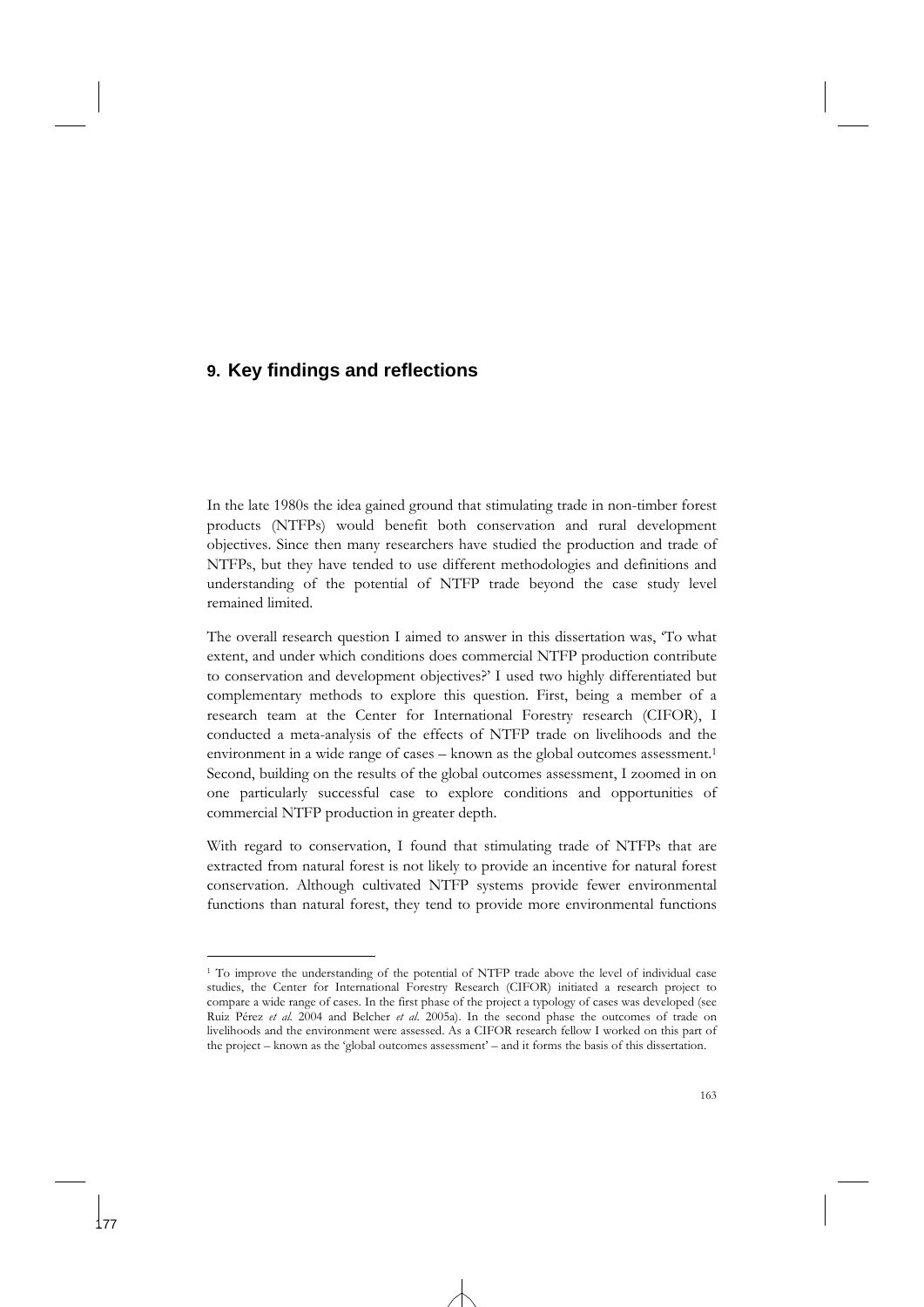than their land-use alternatives. Hence, although NTFP trade may not provide an incentive to conserve natural forest, it may provide an incentive to establish or maintain tree-based systems which deliver environmental services in agricultural landscapes.

With regard to development I found that, while NTFP extraction from natural forest is important to prevent people from falling deeper into poverty, it has limited potential to lift people out of poverty. NTFP cultivation, on the other hand, may actually contribute to rural development, but is only attractive under certain conditions, i.e., when markets are accessible and secure, and people have control over their lands. Hence, the potential of NTFP trade to contribute to rural development depends to a large extent on these context variables.

The support of agroforestry practices seems particularly promising as regards delivering balanced trade-offs between livelihood and environmental benefits. Whether agroforest systems are maintained over time depends on a combination of risk-spreading motives, local traditions, tenure security and economic profitability compared to available land-use alternatives. Agroforests have onsite and offsite environmental benefits compared to other agricultural systems, but the development of such 'environmentally friendly' agricultural systems may be at the cost of natural forest. Thus, when conservation of natural forest in protected areas is the objective, encroachment control will often be required.

In this final chapter I first summarise the key findings per chapter. After that, I reflect briefly on these findings and on the lessons that can be drawn for conservation approaches.

## **9.1 Summary**

## *Chapter 1 – Introduction*

In Chapter 1 I described how conservation approaches in the tropics since the late 19th century evolved from fortress conservation aimed at separating people from parks into approaches aimed at reconciling conservation and local development objectives. Stimulating trade in non-timber forest products (NTFPs) is an example of the latter approach. The idea that NTFP trade reconciles conservation and development objectives is based on the following three assumptions found in literature: i) NTFP trade is important for local livelihoods and offers opportunities for development, ii) NTFP extraction is more environmentally friendly than landuse alternatives and allows for conservation of key forest values, and iii) increasing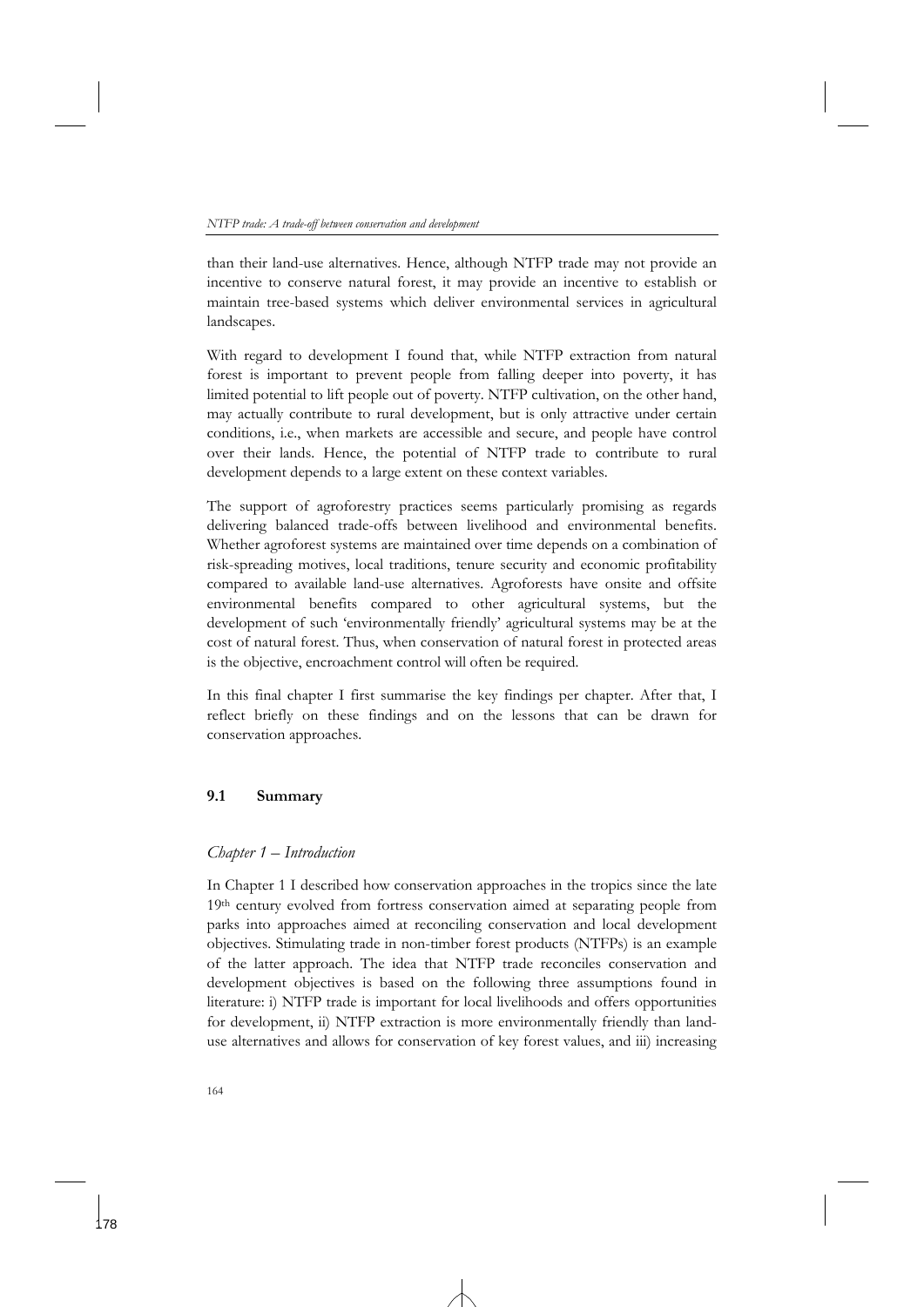trade of NTFPs will add value to the standing forest, and will provide an incentive for local people to conserve the forest. Based on these assumptions, supporting non-timber forest product (NTFP) trade became a popular conservation approach in the 1990s, often as part of Integrated Conservation and Development Projects (ICDPs). The NTFP approach aims to make markets work to the benefit of both poor people and forest conservation, and includes elements of a neo-populist discourse, as it emphasises the role and potential of local people.

### *Chapter 2 and 3 – Global outcomes assessment*

Chapter 2 presented the methods for the global outcomes assessment, which was developed as part of CIFOR's global case comparison project and which aimed to identify which types of cases are associated with positive or negative outcomes for livelihoods and the environment. For the assessment of livelihood outcomes, the Sustainable Rural Livelihoods framework was used to identify indicators to capture changes in financial, physical, natural, human and social assets at household and community levels. To assess the environmental impacts of commercial NTFP production, indicators were selected at three levels, i.e., the target species population, the land-use ecosystem, and the landscape. The actual assessment was based on judgments by case researchers regarding the effects of NTFP trade on these indicators in their cases. The method was implemented for a total of 55 cases from Asia, Africa, and Latin America.

Chapter 3 presented the analysis of the outcomes assessment. The analysis was guided by the following three research questions: (i) How does NTFP trade influence access to livelihood assets? (ii) What are the environmental outcomes of NTFP trade? (iii) Which case characteristics are associated with positive and negative livelihood and environmental outcomes?

Regarding the first question I found that NTFP trade benefits several components of peoples' livelihoods – both directly (through increased cash income) and indirectly (e.g. when trade results in improved information and skills). Trade tends to have positive effects on financial, physical, human and social assets, but does not always have positive effects on inter and intra-household equity and access to natural assets. The outcomes for one particularly critical indicator, i.e., whether or not money earned with NTFP trade is invested in NTFP production or other productive activities, are not encouraging. In 80% of the cases, the commercial production of NTFPs does not enable people to make financial investments to increase quality and quantity of production, limiting the potential for development.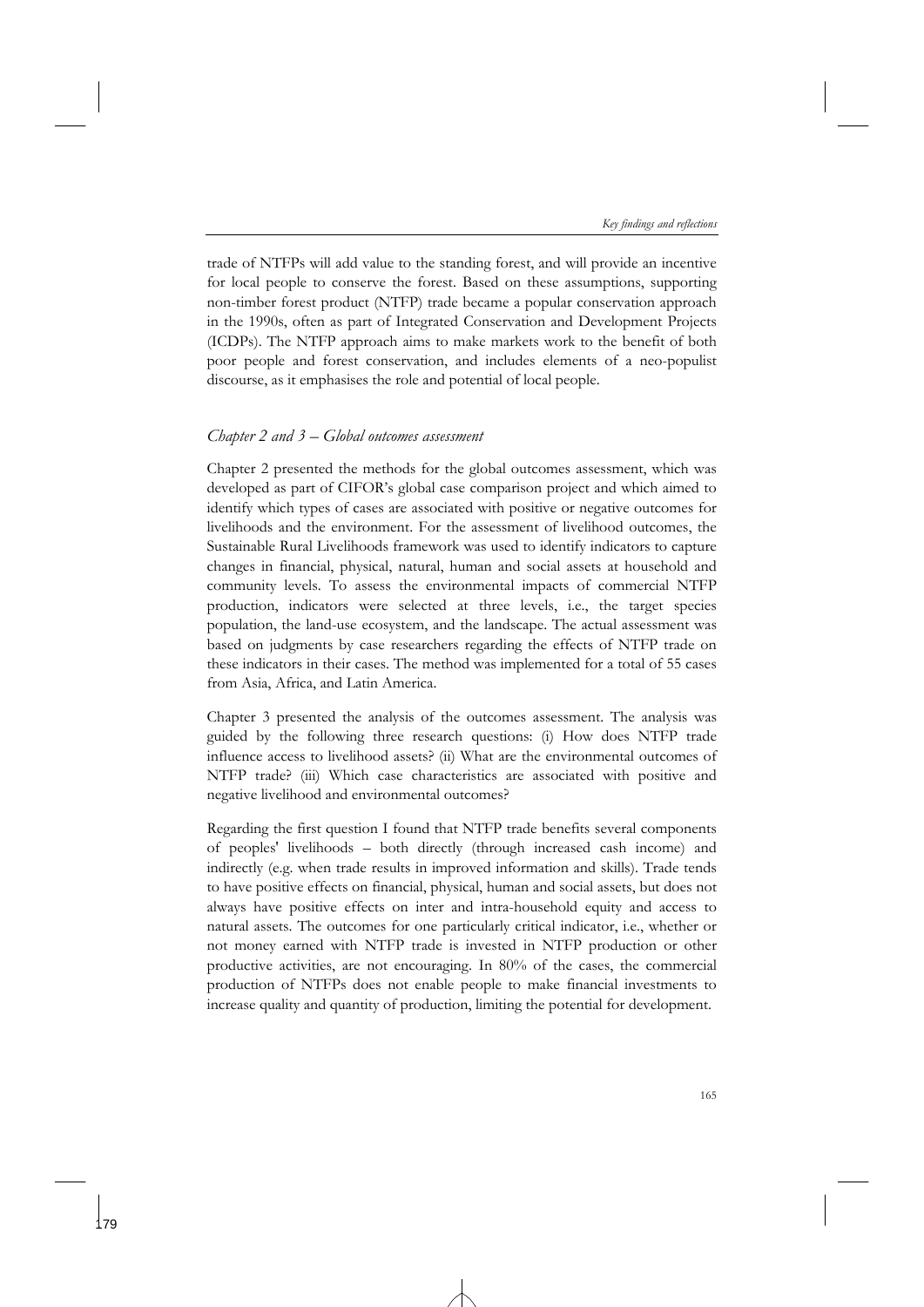Regarding the second question the outcomes assessment showed that NTFP trade often leads to depletion of the target resource species when the NTFP is harvested from the wild without further management. In these cases NTFP trade tends to have only limited effect on the environmental functions of the land-use ecosystem because the maintenance of the land-use ecosystem seldom depends on the value of the NTFP. In cultivated cases the land-use ecosystem provides fewer forest functions compared to natural forest. However, NTFP cultivation systems tend to provide more forest functions compared to their most likely land-use alternatives2. Likewise, at landscape level, almost all cases have positive outcomes, meaning that NTFP production systems tend to contribute positively to environmental functions in the landscape.

With regard to the third question, I found that in cases characterised by far-away markets, insecure tenure and limited infrastructure, the potential of NTFP trade to contribute to rural development is limited. These are the remote locations where people live in or near natural forest and are largely subsistence oriented. Here NTFP extraction provides one of the few sources, or sometimes the only source, of cash income and may therefore be extremely important when it comes to making ends meet. Selling NTFPs in times of need helps prevent people from falling deeper into poverty (poverty mitigation). However, in such a context, NTFP trade may not provide sufficient income to lift people out of poverty (poverty elimination). Moreover, it does not act as an incentive for natural forest conservation. Often people do not control the land from which they harvest the product. Even if they have some form of access rights, there may still be legal or practical limitations to people's land-use options. In those cases that are characterised by large and accessible markets and secure tenure, it may be feasible for people to specialise in cultivation, with higher livelihood benefits. The resulting production systems are more like agriculture and less like forests. Consequently, higher livelihood outcomes are associated with lower environmental outcomes, and vice versa.

Of the 55 cases that were included in the global outcomes assessment, the case of the *damar* agroforests in the Krui area in Sumatra, Indonesia represented the most balanced trade-off between conservation and development outcomes. Here farmers specialised in the cultivation of a commercially valuable NTFP, but specialisation did not result in a monoculture plantation. Instead the NTFP is cultivated in a

<sup>2</sup> The most likely land-use alternative is the land use that would most likely occur if the NTFP target species were not to have any monetary value. Often alternatives already exist in the regional landscape, and the most realistic one is the land-use system that would be most attractive to the relevant decision maker. For example, the resin-producing agroforests in the Krui area in Sumatra, Indonesia, will be converted to oil palm or short-term perennials, if the resin would lose its commercial value.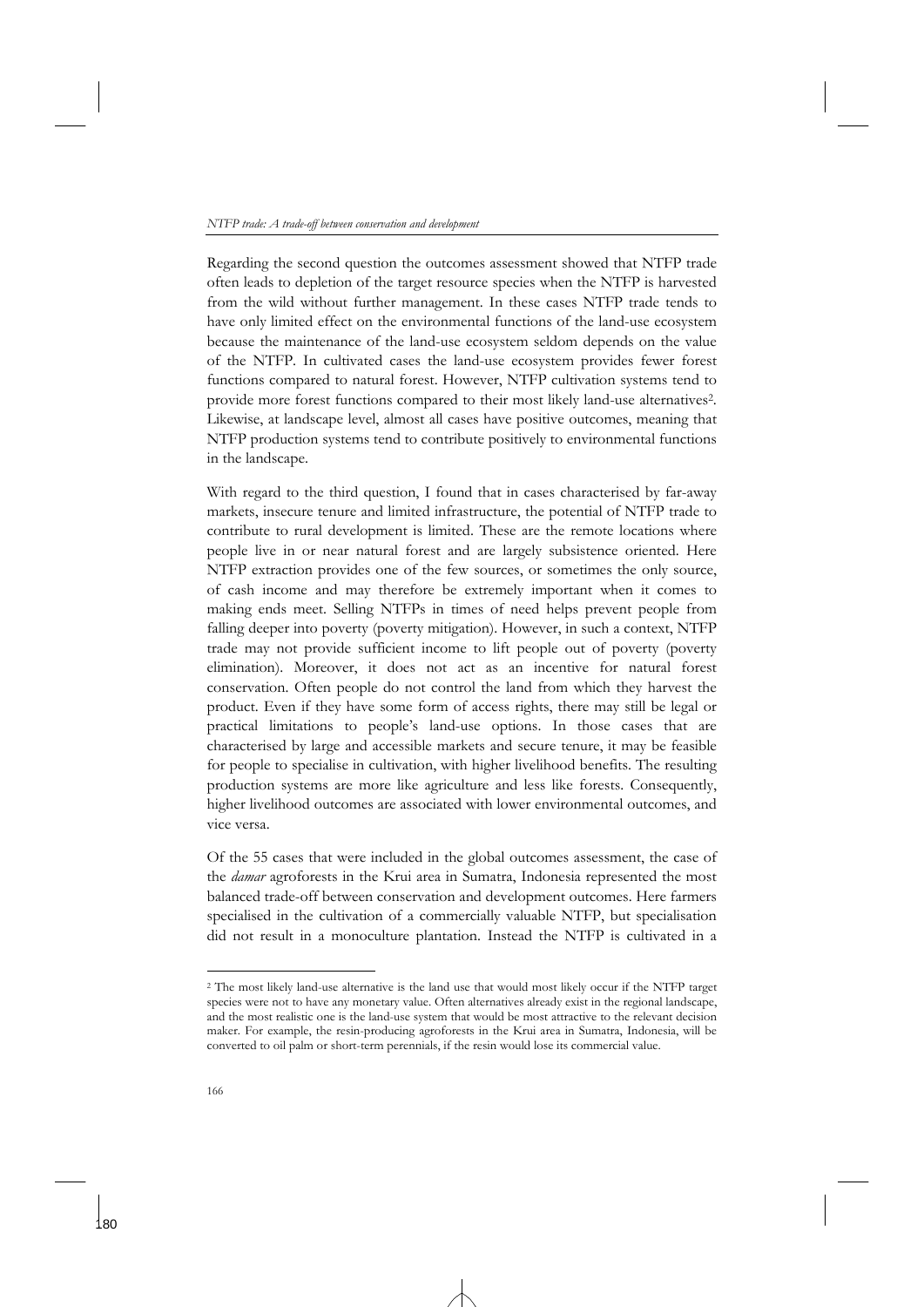diverse agroforest that mimics natural forest. This case was the focus of attention in the second part of the dissertation. It was used to explore the role of tenure security and dynamics over time.

### *Chapter 4 and 5 – Introduction to the case study*

Chapter 4 presented an introduction to forests, forest use and forest governance in Indonesia – the country with the third largest area of tropical natural forest in the world. Indonesia's forests have been dwindling in recent decades due to a combination of unsustainable logging practices (driven by overcapacity in pulp and paper industry), plantation development (oil palm in particular), forest fires and agricultural encroachment. The state claims ownership of most of the country's forest resources. Under Suharto (1967- 1998), the central government started the large-scale industrial exploitation of the natural resources by leasing out large parts of the 'state forest zone' to logging and plantation companies. Local communities were denied access to these areas and this led to conflicts between communities and state-supported commercial interests. Some of these conflicts started when lands that were managed by agroforest farmers were suddenly claimed by industrial interests. This also happened in the Krui area in Sumatra. Here, the government (pressured by a consortium of NGOs and research institutions) made a first attempt to resolve such conflicts in 1998 by issuing a special decree that allowed communities to apply for special user rights over the agroforests located in the state forest zone.

Chapter 5 introduced the Krui area, the *damar* agroforest system, and the methods used in the case study. The Krui area is located in the district of West Lampung, at the south-western tip of Sumatra. The area is internationally famous for its complex agroforests, which consist of a mixture of *damar* (*Shorea Javanica*) and other useful trees. The *damar* tree yields a commercially valuable resin that can be harvested throughout the year. The *damar* agroforests are relatively close to natural forests in terms of structure, function, dynamics and diversity, and appear as large forest massifs. The agroforest zone borders the Bukit Barisan Selatan (BBS) National Park – the third largest national park in Sumatra – and functions as an extension of the habitat of many species in the park. Because of this apparent environmentally friendly land-use system, the Krui area attracted a lot of attention from researchers, particularly in the 1980s and 1990s, and the Krui agroforest became widely known as a showcase example of successful NTFP domestication. However, after the much applauded government decree of 1998, not much research was performed to monitor the developments in the area. Between October 2004 and May 2005 I conducted a field research to study what had been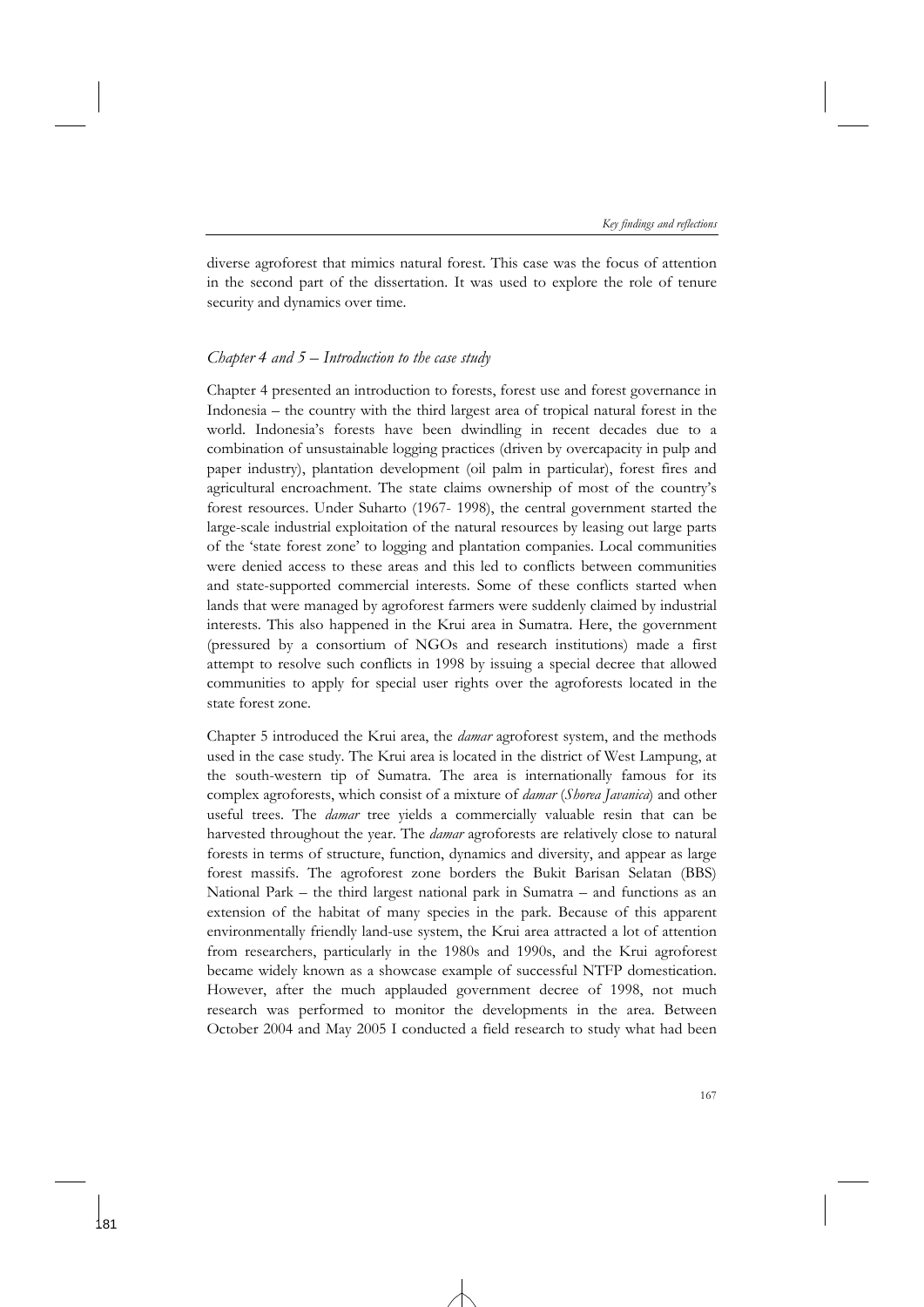the impact of the decree, and to study to what extent livelihoods and land-use systems were changing over time.

To study dynamics over time (in terms of land-cover and in terms of incomes) I used two quantitative methods: an analysis of land-cover changes through interpretation of satellite images of 1997 and 2002, and a comparison of household income data of 1995 and 2004. For the latter comparison I had access to household income data over 1995 that had been gathered by CIFOR colleagues with a household survey in three Krui villages in 1996. I repeated the survey in the same villages in 2005 (gathering data over 2004). During field research in 2005 I also employed qualitative techniques, i.e., participatory mapping exercises and a wide range of in-depth and group interviews.

## *Chapter 6 – The impact of the KdTI-Krui decree*

Under President Suharto the *damar* agroforests located within the state forest zone in the Krui area became threatened by state-supported industrial interests. As a result, farmers stopped investing in their land-use system and this jeopardised the future of the agroforest system. A decree – known as the *Kawasan dengan Tujuan Istimewa-Krui* (KdTI-Krui) decree<sup>3</sup> – issued by the Indonesian government in 1998 was meant to provide the farmers with tenure security so that they would continue their agroforest practices. Because tenure security is widely considered to be a key condition for successful NTFP domestication I decided to study the impact of the KdTI-Krui decree in Chapter 6.

I analysed the question, 'What are the effects of the KdTI-Krui decree on tenure security and land-use practices in the Krui area?' I found that the 1998 KdTI-Krui decree had not resulted in *de jure* user rights for local communities because none of the Krui communities had ever formally applied for their rights. However, since the signing of the decree (by which the government essentially accepted the existing land-use practices in the state forest zone) the government stopped supporting expansion of industrial activities in the area. As such, the threat of appropriation decreased and this, in combination with support from NGOs and research institutions, helped to restore farmers' perception of security. The KdTI decree therefore helped to maintain the agroforest land-use system. This finding was confirmed by the analysis of satellite images which showed that total area of mature agroforest had not decreased between 1997 and 2002. In 2005 farmers within the state forest zone felt secure enough to continue investing in their

<sup>3</sup> *'Kawasan dengan Tujuan Istimewa'* means 'Zone with Distinct Purpose'.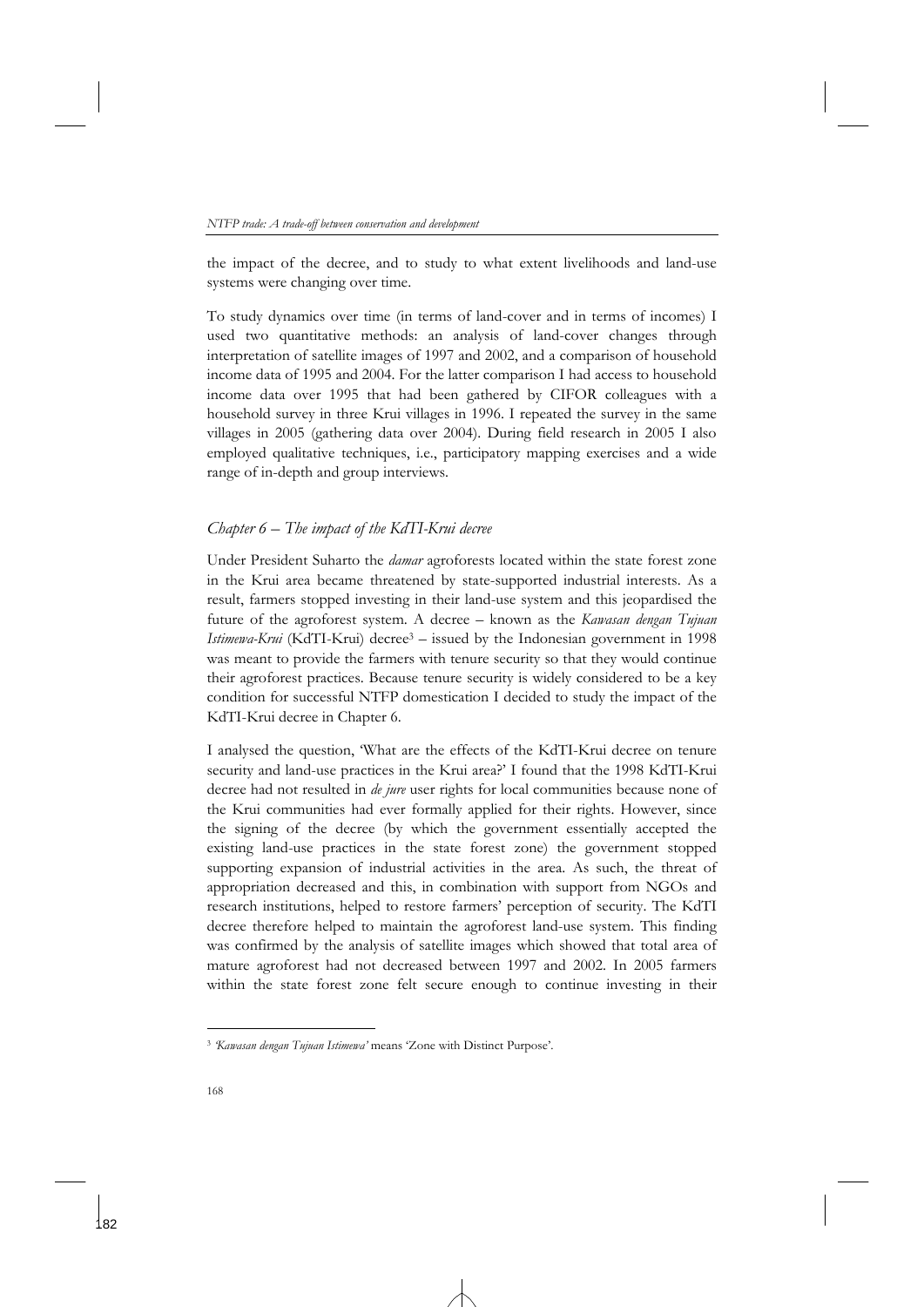complex agroforestry systems, while planting trees reinforced their feeling of security. I concluded that it is not the legal status of tenure, but the perception of tenure security that is of significance in people's land-use decisions. However, if *de facto* rights are not backed up by *de jure* rights, they are vulnerable when outside interests (re-)enter the arena.

## *Chapter 7 – Dynamics over time*

The NTFP proposition assumes that commercially viable trade will ensure the continued maintenance of a land-use system that provides forest functions. Successful NTFP trade may, however, lead to changing production systems if people invest in more specialised production, or in alternative land uses. In Chapter 7 I used the survey data of 1995 and 2004 to explore these dynamics. The central question was, 'To what extent, and why, is the importance of *damar* agroforestry changing over time, and how does this relate to conservation of the natural forest?'

Between 1995 and 2004 *damar* agroforests remained the main source of income in the surveyed villages and the area of mature agroforest per household had not decreased. In addition, there were no indications of a move towards monoculture plantations. I identified several reasons for the system's maintenance between 1995 and 2004. First, the agroforest's returns to labour and land had remained attractive compared to land-use alternatives such as coffee and pepper cultivation. Second, in villages with a longstanding history of agroforest management, its maintenance was considered a moral obligation towards both past and future generations. Third, the diverse *damar* agroforests are not only a source of monthly income from the sale of resin, but provide many other products for subsistence and commercial purposes, thereby helping to spread the risks.

Though there had been no large-scale conversion of mature agroforests between 1995 and 2004, I found that the option of converting mature agroforest was becoming increasingly attractive because of the rising price and demand of *damar* timber and decreasing resin productivity. At the same time, however, there were no indications of farmers being likely to discontinue tree planting activities in the near future. Planting tree seedlings on recently cleared lands was still common practice in all research villages and farmers are therefore continuing to establish new agroforests.

In the Krui area land is becoming increasingly scarce, but inheritance systems do not result in land division. This leads to mounting agricultural pressure on the national park. Young farmers open new forestlands which, over time, will develop into agroforests. The relationship between agroforest establishment and forest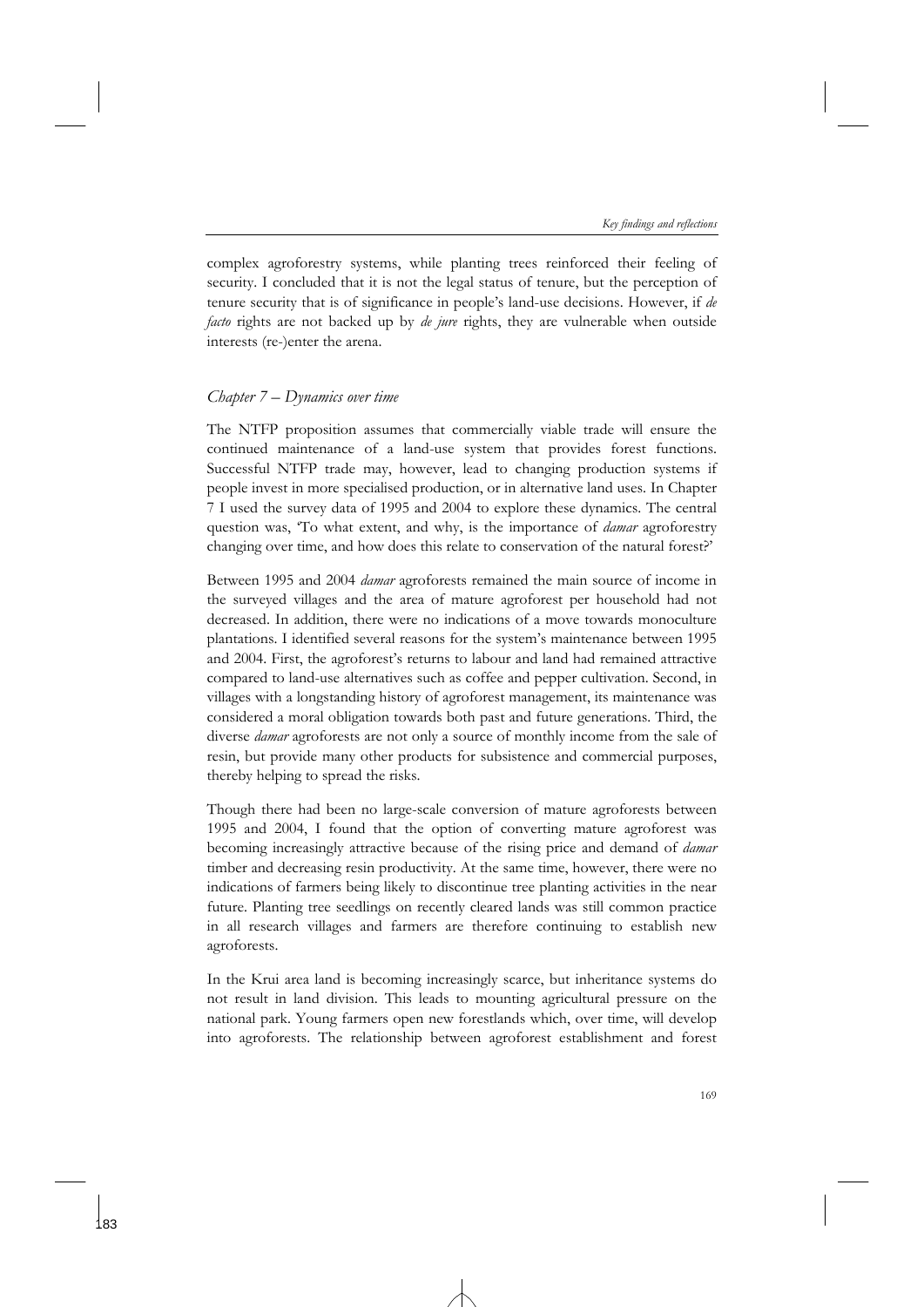conservation is therefore somewhat ambiguous. The *damar* agroforests provide environmental functions (e.g. habitat for forest species from the national park) and help limit accessibility of the protected area, but their development does not prevent agricultural pressure on protected areas. Developing new agroforests may imply destroying protected natural forest.

### *Chapter 8 – The non-farm sector's contribution to conservation and development*

In many rural areas in the tropical world the relative importance of the non-farm sector increases under the influence of market integration, improved infrastructure, and higher levels of education and migration. I explored the dynamics of the nonfarm sector in the Krui area by comparing household income data from 1995 and 2004, in order to obtain a more inclusive understanding of local livelihood activities and their relationship with forest conservation. The central question was, 'How did the non-farm sector in the Krui area develop over time and what are the consequences for forest conservation?'

In some localities in the Krui area the opportunities to engage in more profitable non-farm activities – both locally and in urban areas – rose with improved infrastructure and education. Nevertheless, the average income from local nonfarm activities in the Krui area did not exhibit sustained growth between 1995 and 2004. A large number of young people moved out to urban areas to find jobs. Local income from remittances remained limited, but the non-farm sector in urban areas may have helped to prevent a decreasing per capita income in the Krui area, as out-migration decreased the average household size.

Agricultural wage labour was relatively important for the low-income groups, while non-farm income was relatively important for high-income groups. This finding underlines the distinction between poverty-driven and opportunity-driven diversification. In theory, increased income from the non-farm sector could lead to decreasing pressure on natural resources, for example when rural people abandon farming. I hypothesised that households with relatively high incomes from the non-farm sector would be less dependent on agriculture, and therefore have smaller landholding sizes. However, I found no relation between the relative and absolute importance of non-farm income in the household economy and the size of the landholding. In the Krui area there is no substitution effect between the farm and the non-farm sectors and supporting non-farm activities would therefore not automatically result in reduced pressure on the neighbouring natural forest.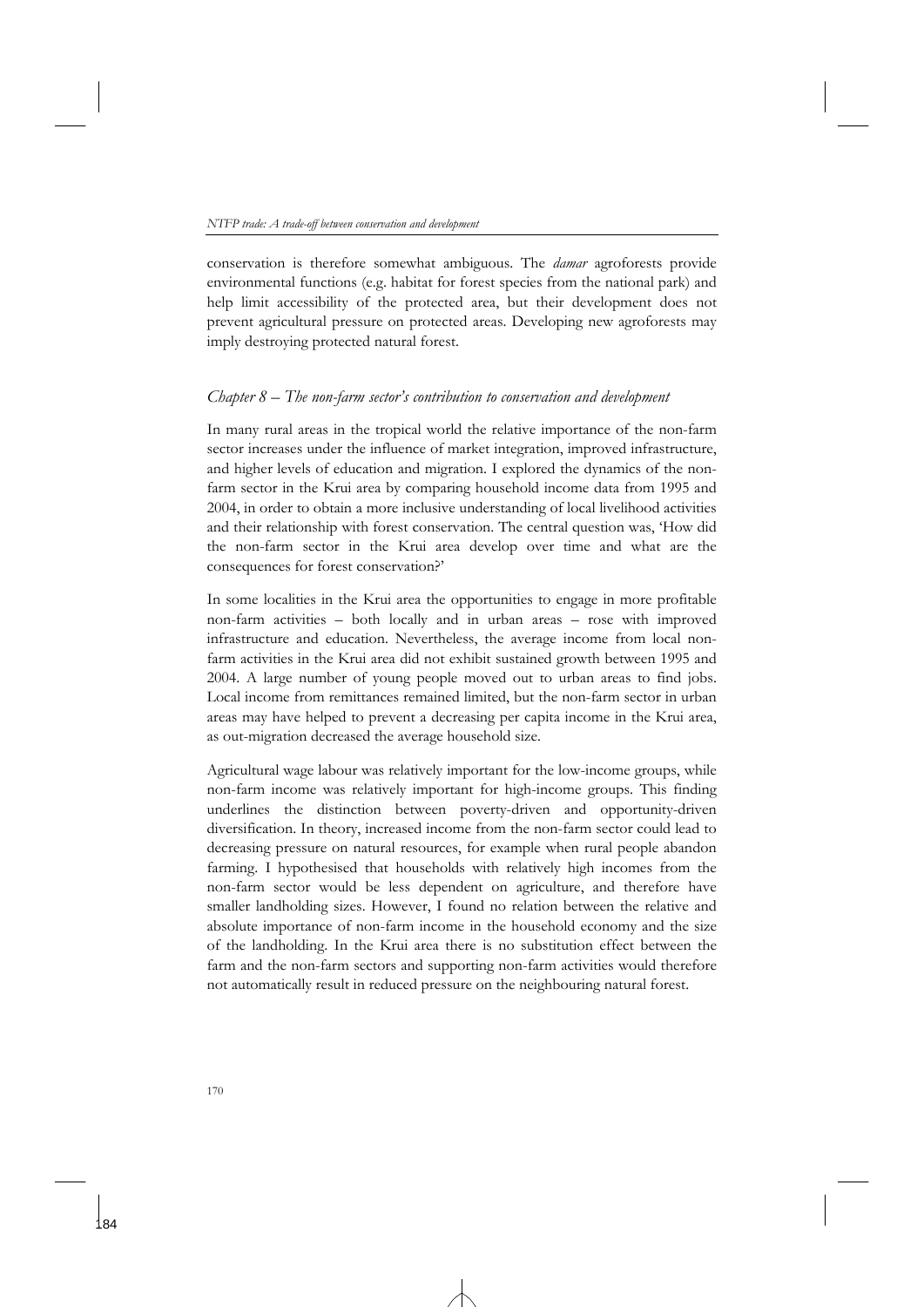### **9.2 Reflections**

### **9.2.1 Methods**

The global outcomes assessment method was based on the selection of an easy-touse and small set of indicators for assessing livelihood and environmental changes. Clearly, the method had its limitations. First, livelihood and environmental changes take place in complex contexts influenced by interventions, trends, events, available resources, institutional processes, and organisational structures. It is often unclear how outcomes are directly or indirectly related to other factors and it is therefore virtually impossible to identify the exact weight of the different factors that contribute to a particular change. Second, the assessment relies on the knowledge and experience of the research collaborators. To assess livelihood outcomes, case researchers were asked to identify causal relations between NTFP trade and changes on indicators. At this level of analysis (per case, per indicator), causality was therefore attributed through interpretation of case researchers and the scoring was only as good as the expert's knowledge and judgment of how NTFP trade affected different aspects of livelihoods in his or her case. In addition, there may have been biases in scoring, for example in relation to the professional background of the case researcher. Detailed guidelines, group implementation and joint field visits helped to reduce biases and to harmonise assessment criteria. Still, it proved essential for a core research team to check all the scores (and their explanations), as to identify misinterpretations and double check ambiguous scores and outliers with the case researchers. Though the method did not allow for much qualitative detail of individual cases, it proved to be an efficient way of obtaining standardised information on the direction of changes, which was then used to explore the contours of larger patterns.

For the Krui research I used a combination of quantitative and qualitative approaches. A lot of information was obtained by repeating a household survey that had been conducted nine years earlier, and by comparing the two datasets to assess changes over time. It is surprising that researchers do not use existing survey data more often. In the field, quantitative and qualitative data was collected simultaneously, with regular cross checking between results from the structured and open interviews. Information from the survey team was analysed further in open interviews and focus group discussions. Likewise, the qualitative data was of great help for the interpretation of the survey data gathered. Survey data can be completely misunderstood in the absence of complementary qualitative information, *and* vice versa. The effectiveness and relevance of the field study benefited greatly from close collaboration with local representatives of NGOs, district government, and farmer organisations, both during design, implementation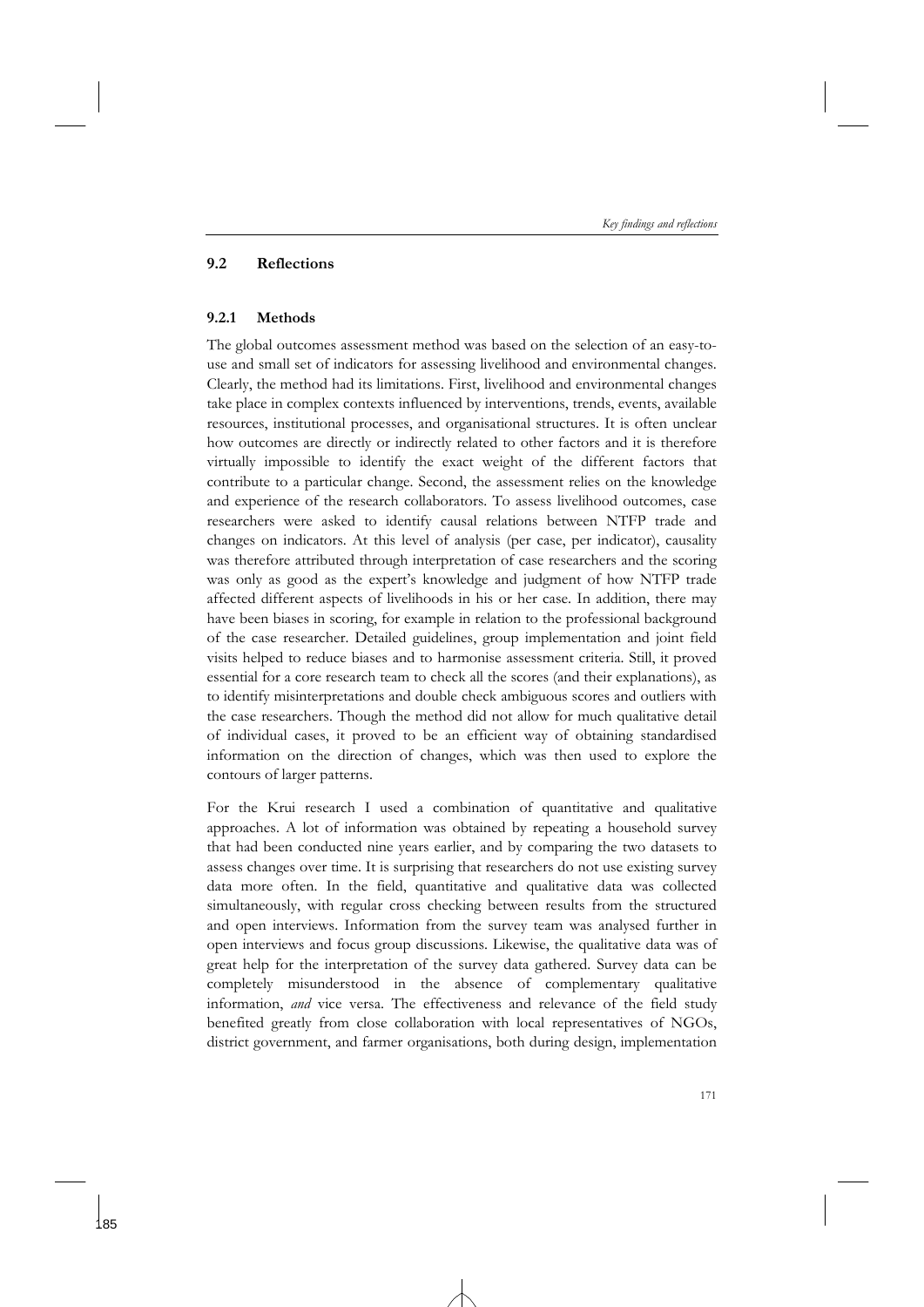and analysis of the research. This ensured that there was constant discussion and information sharing between the research team and other stakeholders.

### **9.2.2 The conservation-development relationship**

In Chapter 1, I mentioned several stereotypical ways of viewing the relationship between forest conservation and poverty alleviation. Some claim that they are complementary objectives, stressing the importance of natural forest for the wellbeing of rural people and warning against the negative livelihood effects when people lose access to these resources. Others would controversially argue that most people living in and near natural forest would be more than willing to cash in on their forest in exchange for modern consumer goods. This difference in emphasis resonates, to a certain extent, with the difference between poverty mitigation and poverty elimination. Obviously, both are important. The results from the Krui case study underlined the fact that researchers interested in people's use of forest resources, should study both the temptations of modernity as well as the strength of traditions and consider both financial and non-financial factors.

Although the relationship between conservation of natural forest and rural development (defined as increased access to financial, physical, social and human assets4) will differ from place to place, the findings presented in this dissertation suggest that the relationship tends to be characterised by trade-offs. In remote areas with limited infrastructure, weak tenure security and limited access to markets, people often lack the opportunity to cash in on the natural resources that are available. Keeping natural forest remote may therefore be the best conservation strategy, although remoteness hampers development. Likewise, improving market access and infrastructure will increase development opportunities, but is likely to increase pressure on the natural forest (*cf*. Wunder 2001).

In the global outcomes assessment, the environmental outcomes showed a much wider variability than the livelihood outcomes, and negative outcomes were more common in the environmental sphere than in the livelihood sphere (see, e.g. Figure 8 in Chapter 3). This may explain why it is primarily within the conservation community – or at least within the neo-preservationist section of that community – that the compatibility of conservation and development outcomes is increasingly being questioned.

 $\ddot{ }$ 

<sup>4</sup> Some may question whether human welfare is associated with such processes of accumulation, but this discussion is beyond the scope of my dissertation.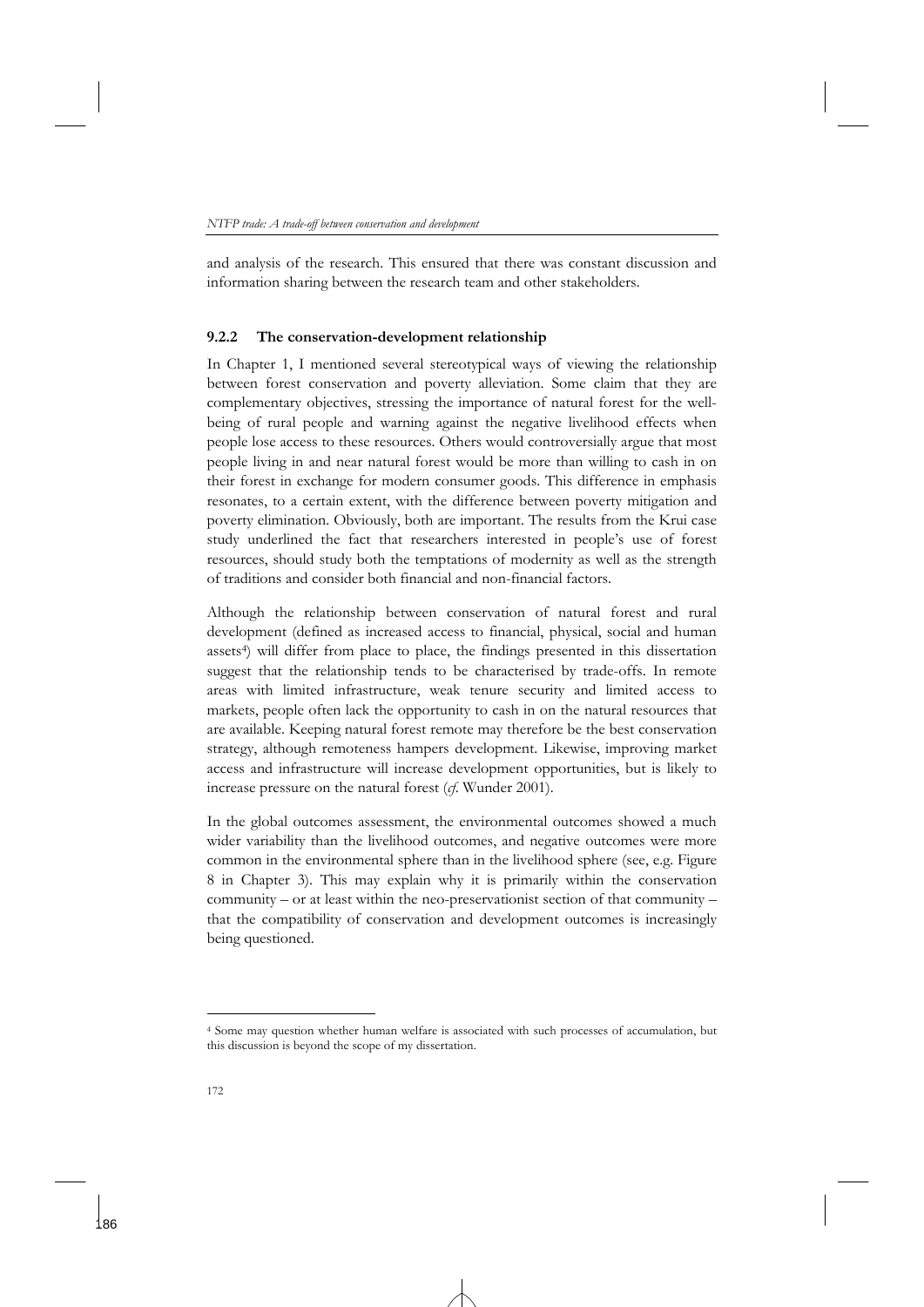## **9.2.3 NTFP production to reduce vulnerability**

Although poverty and vulnerability are not the same (Chambers, 1989), poor people tend to be more vulnerable to adverse events, which can be natural, socioeconomic, or political in nature. Poor people try to reduce their vulnerability to adverse events through the use of insurance strategies. There are different types of insurance strategies, e.g. risk spreading, and increasing buffer capacities. The more effective a household's insurance strategies are, the more likely it is to cope with adverse events or seasonal shortages. Insurance strategies are adopted in anticipation of adverse events, while coping strategies are adopted in response to adverse events (*cf.* Dietz and Van Haastrecht, 1997). Both strategies help to achieve a higher level of livelihood security (preventing people from falling deeper into poverty) and are therefore important elements of poor people's livelihood strategies.

NTFP extraction from natural forest is often part of people's 'seasonal coping strategies', i.e., people turn to the extraction of NTFPs from natural forest when faced with seasonal shortages that are to some extent expected. When NTFP extraction from natural forest takes place in response to a sudden unexpected severe crisis, it can be labelled a 'genuine coping' or 'survival' strategy (see Van der Geest and Dietz, 2004, for an elaboration of these terms).

The cultivation of NTFPs in diverse agroforest systems generates more opportunities for livelihood improvement (or *poverty elimination*) than NTFP extraction from natural forest, but may also have important insurance (or *poverty mitigation*) functions. Diverse agroforest systems produce a range of commercial and subsistence products which help to spread risks and reduce farmers' vulnerability to adverse events such as a crop disease or price fluctuations. The maintenance of diverse agroforest systems can therefore be considered an element of farmers' insurance strategies. Mature *damar* agroforests, for example, provide secure monthly income through the sale of resin, a saving account in the form of timber (which can be turned to in times of unexpected need), access to fuel wood and vegetables for subsistence purposes, and access to fruits for both subsistence and commercial purposes.

## **9.2.4 Diverse agroforest systems for biodiversity conservation**

The studies presented in this dissertation suggest that diverse agroforest systems can provide a reasonable trade-off between conservation and development outcomes. This is in line with new conservation approaches that have been gaining ground in recent years which emphasise the role of agricultural systems in providing environmental functions in landscape mosaics. The general idea, in line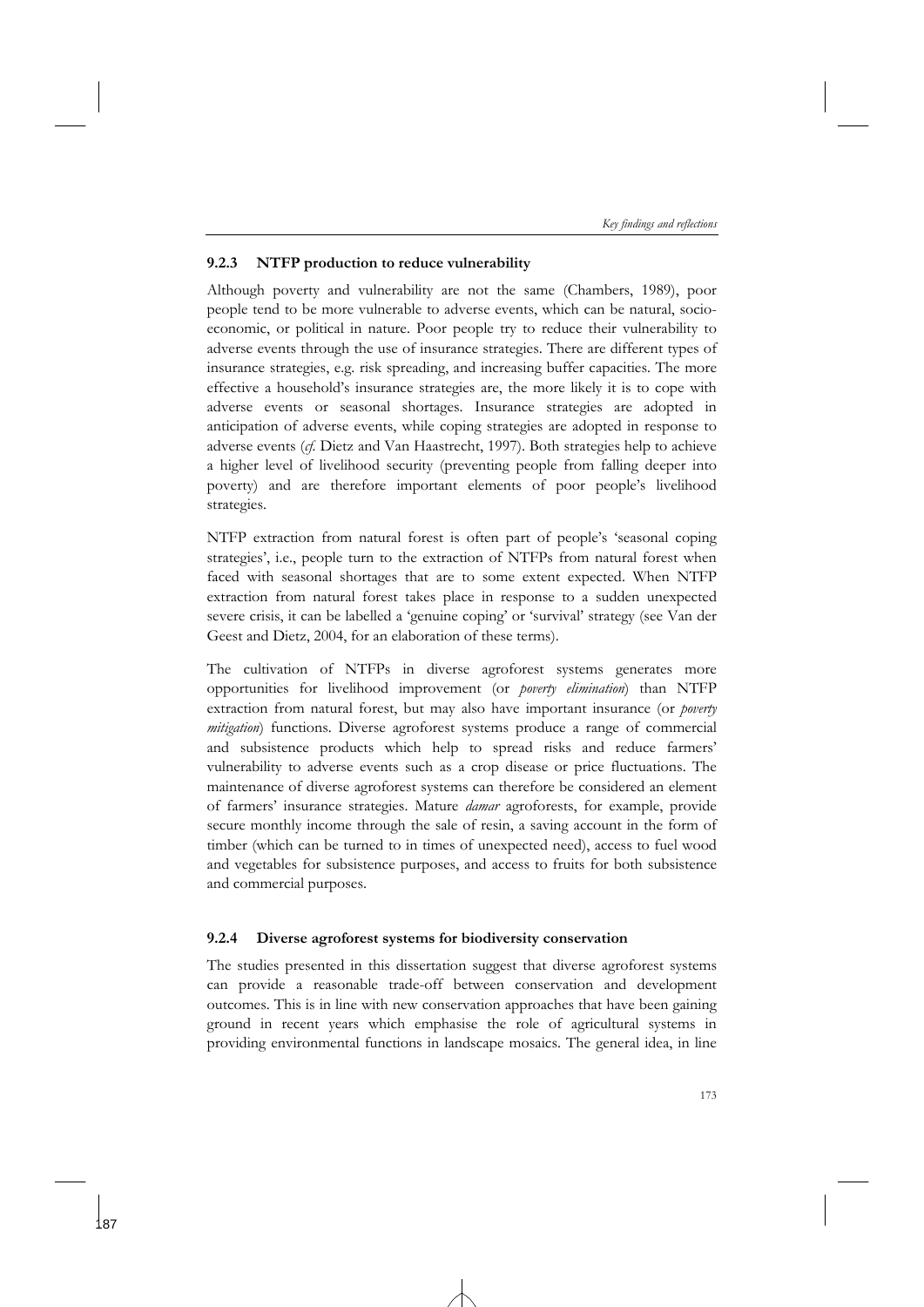with 'new ecology' thinking that was introduced in Chapter 1, is that the provision of environmental functions (biodiversity conservation in particular) is not limited to protected natural forest (e.g. Scherr and McNeely, 2003; Van der Meer and Perfecto, 2007). Scherr and McNeely (2003) use the concept of 'eco-agriculture' to refer to land-use systems that are managed in order to provide both agricultural products and environmental services. According to them, eco-agriculture includes two main strategies: i) increasing wildlife habitat in unfarmed patches in agricultural landscapes; and ii) enhancing environmental functions of farmed lands. Agroforestry practices figure prominently in such landscape approaches as they can help conserve biodiversity by providing habitat for wildlife and provide corridors between remnants of natural forest (*cf.* Schroth *et al.*, 2004).

The Krui case made clear that this approach introduces new challenges and tensions. First, though agroforest systems can be attractive (for both financial and non-financial reasons), people are likely to decide to discontinue agroforestry activities when more profitable alternatives become available. Second, though diverse agroforests provide certain environmental functions, they do not prevent encroachment on remnant patches of natural forest, particularly in situations of high population densities. The challenge for conservation agencies is thus two-fold: i) increase the returns to land of 'environmentally friendly' forms of agriculture such as agroforestry; and ii) protect the remaining natural forest. However, tensions between environmental and livelihood considerations will often remain. As Russell *et al.* (2006: 20) write, "*Conservationists like indigenous trees and large mammals but farmers often like fast-growing exotics and do not like large mammals — or even small ones — in their fields or plantations.*"

Some conservationists have expressed other views, suggesting that investing in intensive and modern agricultural production will in the end be most beneficial for conservation as it requires less land (e.g. Green *et al.* 2005). Which mode of agriculture provides the best trade-off between development and conservation objectives is a relevant question in the light of the emerging food and energy scarcities – which implies increased demand for agricultural products – and the growing call for investments in the agricultural sector in developing countries.5 While this is sometimes treated as an either-or question, in reality the 'ideal' mode of agriculture is likely to vary from case to case. Surely, in cases where existing agroforests already provide a significant part of the habitat of forest species, it

<sup>5</sup> Professor Sir David King, president of the British Association for the Advancement of Science, claims that, by supporting 'indigenous' and 'organic' agriculture and rejecting modern technologies (such as genetic technologies), western NGOs are effectively hampering the improvement of millions of lives in Africa (The Times Online. September 8, 2008. Green activists 'are keeping Africa poor' online [URL]: http://www.timesonline.co.uk/tol/news/environment/article4699096.ece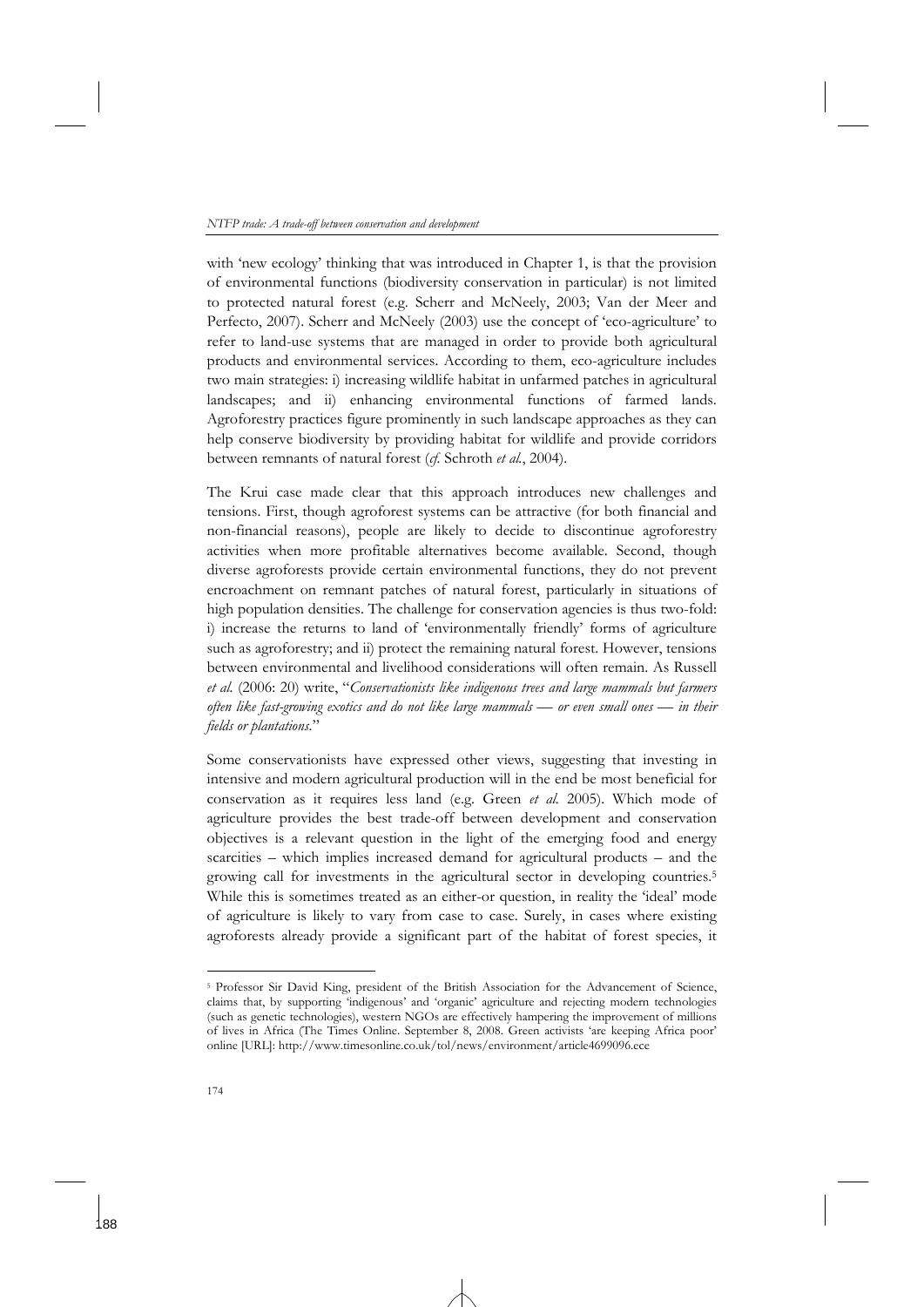seems most appropriate to direct efforts towards increasing the returns to land while maintaining the environmental functions of the land-use system.

### **9.2.5 An anthropocentric approach based on an eco-centric worldview**

The NTFP approach fits in with the dominant conservation discourse of the 1990s which emphasised the role of local people in conservation efforts and which can be labelled 'populist' (Adger *et al*. 2001), 'neo-populist developmentalism' (De Haan 2000) and 'eco-populism' (Dietz 1996). Local people are portrayed as the victims and potential heroes, while outside actors (e.g. plantation companies and loggers) are the villains.

I have already shown that the assumptions underlying the NTFP approach are not always valid and I would argue that the approach may have been 'misleading' in three additional ways. First, though the NTFP proposition acknowledges that people's livelihoods have multiple dimensions and that people will choose the landuse option that is most attractive, in practice NTFP-based projects may have been rather one-dimensional. By focusing exclusively on NTFP production and trade, projects may have lost sight of the other livelihood dimensions and local priorities. Agricultural expansion at the cost of natural forest (jeopardising NTFP production) is a case in point. I would argue that one of the reasons for the disappointing results of NTFP-based ICDPs can be found in their one-sided and biased approach, focussing only on NTFPs, while failing to take account of the role of agricultural and non-agricultural activities in household economies.

Second, though NTFP-based approaches seem to be based on a view of local people as economically rational actors (after all, the fundamental reasoning is that people will conserve the forest if it is more profitable than converting the forest), the enthusiasm with which the approach has been embraced by practitioners and academics reveals elements of a stereotypical view of local people living in harmony with nature. It has often been presupposed that, if given a choice, poor people living in or near forests would prefer to leave the natural forest standing.

Third, though the NTFP-based approach seems to be based on an anthropocentric worldview, I would argue that it is an anthropocentric approach based on an ecocentric worldview. It is eco-centric as the approach was born out of the interest in biodiversity conservation. The initial question was how to conserve biodiversity in natural forests and not how natural resources can be used to improve the welfare of people living in and near forest. NTFP advocates may have been so eager to believe that commercial NTFP production can provide an incentive for natural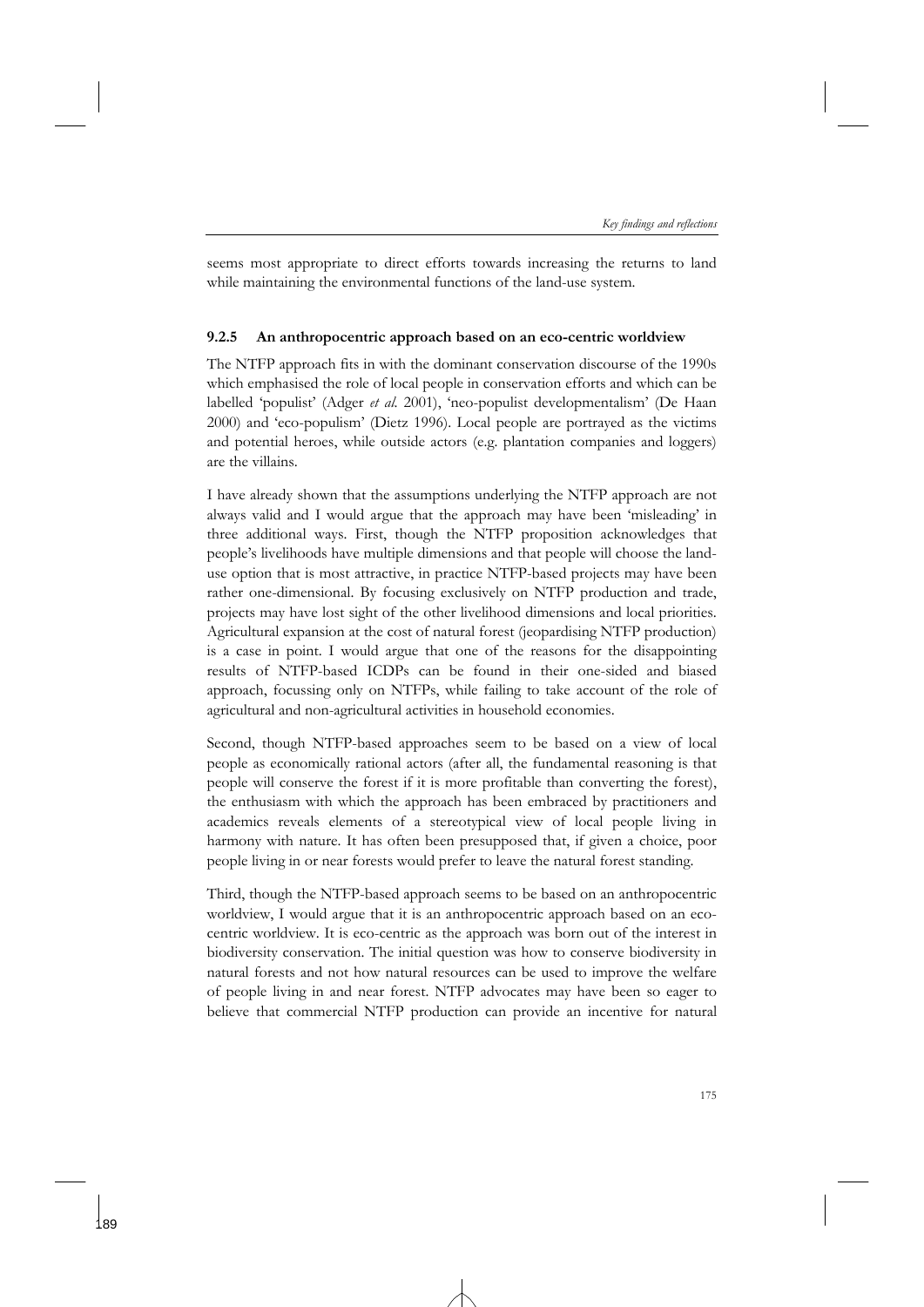forest conservation that they failed to acknowledge that this is often not true and that forests may sometimes be poverty traps.

#### **Box 9.1. Preservation and compensation**

Neither the support of NTFP cultivation in agroforest systems nor the support of the non-farm sector will automatically reduce pressure on the remaining natural forest. In areas with relatively high population densities, the conservation of protected areas will therefore often require prevention of encroachment and illegal logging. In an ideal situation, local earnings that stem directly from preservation (e.g. through eco-tourism or payments for environmental services) are higher than those from land-use alternatives. However, when such direct payments are non-existent, insufficient, or unequally distributed, preservation implies that people's livelihood options are restricted and will only be accepted when the foregone opportunities are compensated. Compensation, however, presents a problem. Research by Wittemyer *et al.* (2008) has shown that investments in communities near protected areas (e.g. providing schools, roads, clinics, and other services) attract more people, leading to extra pressure on the protected area. Preservation *without* investments in the local economy would therefore be more efficient from the conservation point of view. However, in addition to the increased probability for park-community conflicts, preservation without compensation raises political and moral questions. The combination of preservation of a protected area with investments in the local economy is not a new idea. Promoted by NGOs it has been a basic element of numerous Integrated Conservation and Development Projects (ICDPs). Such investments fail when based on a naive belief in conservation and development as complementary objectives and when based on a simplistic understanding of local livelihoods (e.g. introducing alternative livelihood activities that do not match existing livelihood strategies) and the local context (e.g. setting up ecotourism projects in areas with neither infrastructure nor tourist potential). An equally important aspect is that such investments will only contribute to conservation when they are part of a deal that commits the community to stopping encroachment into the protected area. Acknowledging that communities are heterogeneous, with different interests and levels of power, deals would need to be based on negotiations with all local stakeholders at the table. Common priorities and overlapping interests (e.g. shared environmental values) would need to be identified. Agreements should include rules, monitoring mechanisms, targets and sanctions, and the possibility to hold people and institutions accountable. There are no guarantees that all parties will remain committed to such an agreement over time, but the chances of the socially acceptable conservation of protected areas succeeding will increase when preservation, compensation and community involvement are part of the same package.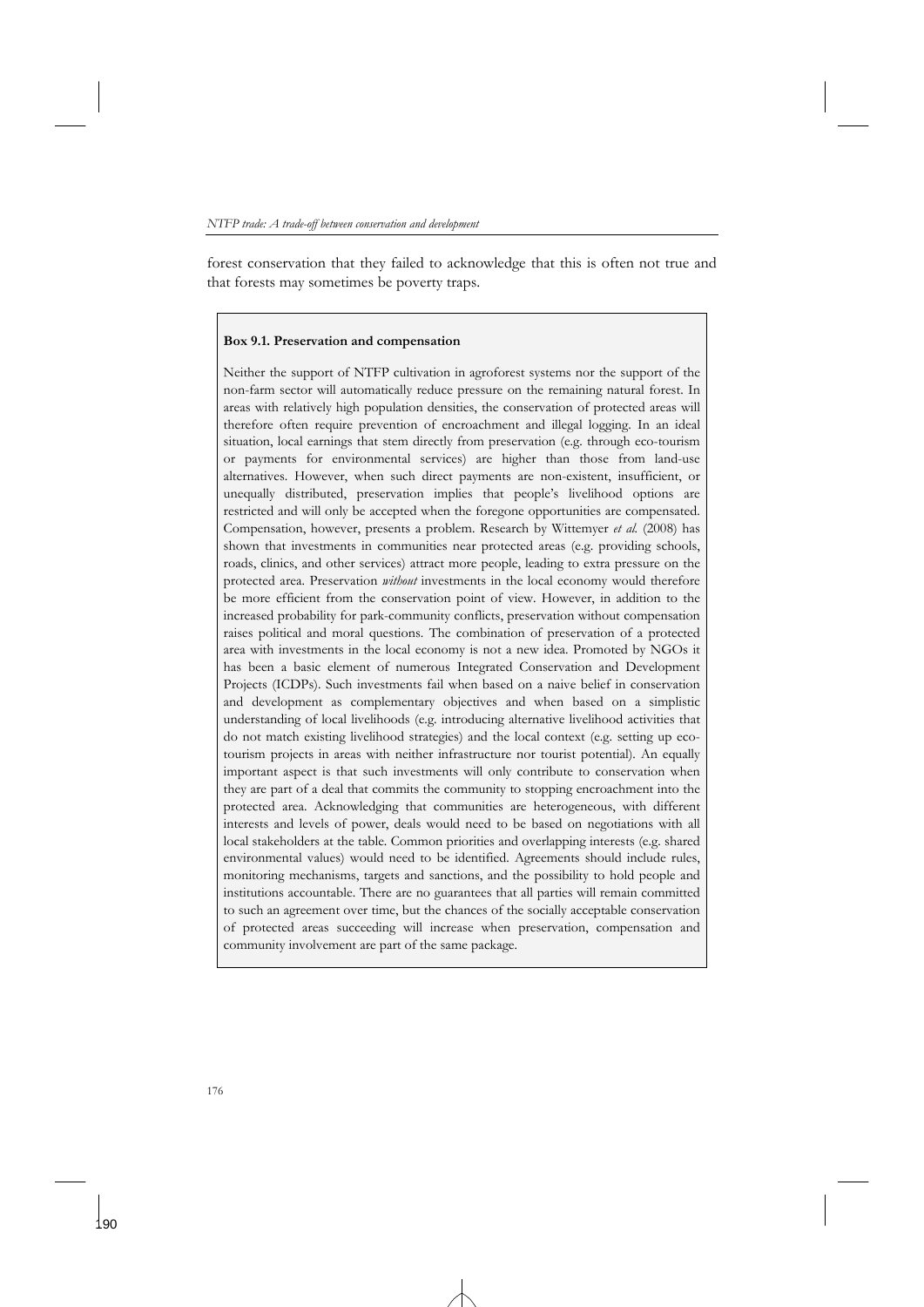### **9.2.6 Policy implications**

The research results included in this dissertation have various policy implications. Below I mention the main recommendations for policy makers and practitioners who are involved in conservation issues.

## *Seek trade-offs*

First and foremost, policy makers and practitioners working in conservation would need to accept that there is often a need to negotiate trade-offs between conservation and development objectives – only then realistic interventions can be formulated. Interventions that seek trade-offs are likely to be more successful than those that pretend to present win-win solutions.

## *Prevent appropriation of forest resources by outsiders*

Supporting trade in NTFPs collected from natural forest should not be regarded as a key intervention area since it is likely to bring only modest livelihood benefits, may lead to overexploitation of the target resource and will seldom provide incentives for natural forest conservation. In remote locations where people use wild products to make ends meet, NTFP-related interventions are better directed at preventing appropriation of forest resources by outside interests, as to ensure that people do not lose access to these resources.

## *Support establishment and maintenance of agroforest systems*

Supporting the domestication of NTFPs on agricultural lands in tree-based agricultural systems – complementary to natural forests – is a promising strategy when it comes to balancing conservation and development objectives. The extent to which agroforest establishment is indeed an attractive option for local people depends on a range of factors, e.g. market access, prices, (perception) of tenure security, establishment costs, land-use history and traditions, land availability, and available alternatives. Payments for Environmental Services (including carbon sequestration) may offer new chances for agroforest farmers. There may also be opportunities to produce biomass for bio-energy in agroforest systems, but this requires more research.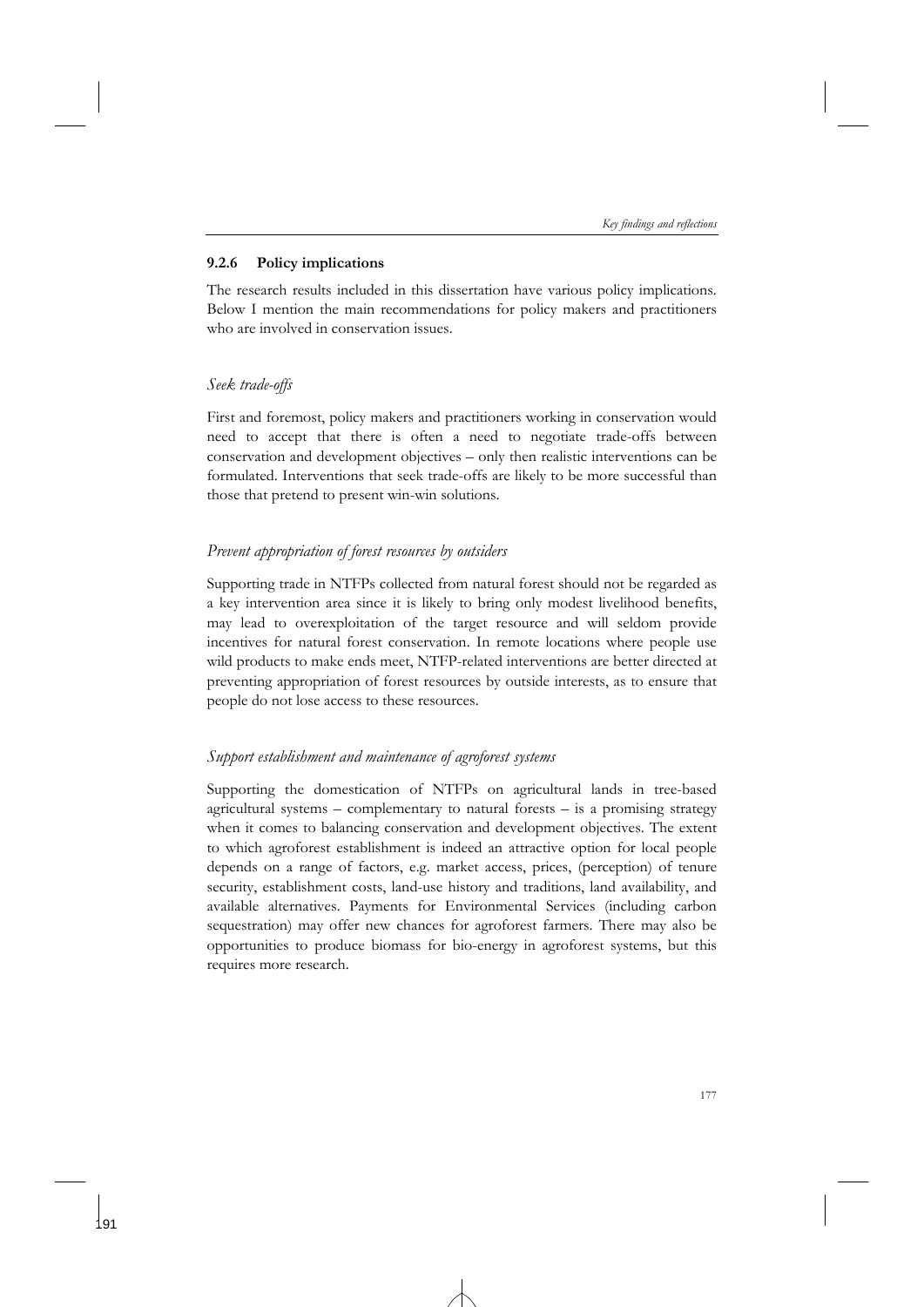### *Provide incentives for selective timber harvest from agroforest systems*

When trees are harvested selectively for timber by small-scale agroforest farmers, the difference between timber and non-timber products becomes less meaningful.<sup>6</sup> When prices and demand for timber are high, the selective harvesting and replanting of timber can help to increase returns to land, without compromising the agroforest's environmental functions. Incentives would need to be devised to prevent clearcutting for immediate cash, and to promote selective harvesting of timber. Efforts aimed at maintaining or increasing the value of the production of NTFPs from the agroforest will help to prevent clear cutting. In addition, making financial credit accessible to farmers will help reduce the temptation to clearcut the agroforest to get immediate large sums of money to purchase expensive goods.

### *Consider local differentiation*

Due to differentiation within communities, interventions to increase the returns of agroforest systems are likely to benefit some more than others. For example, some groups in the Krui area do not own mature agroforest, i.e., recently settled migrants and young farmers who did not inherit mature agroforest. These are the farmers who are cultivating new fields in the forest margins, often at the expense of natural forest. Intervening institutions would have to be aware that these groups would not directly benefit from interventions designed to increase the income from the agroforest.

### *Do not use blue-print concepts but start from local problems and opportunities*

The Krui case highlights the fact that any intervention aimed at increasing the returns of NTFP production systems should start from an in-depth understanding of the local context and local particularities, rather than blue-print concepts. Therefore, interventions should preferably be developed in close collaboration ('partnership') with resource managers (the farmers), researchers and other stakeholders (*cf.* Ros-Tonen *et al.* 2008) in a dynamic and adaptive process (*cf.* Sayer and Campbell 2004).

<sup>6</sup> For considerations regarding the usefulness of distinguishing timber from non-timber see e.g, Ruiz Pérez and Arnold, 1996; Belcher, 2003; and Wiersum and Ros-Tonen, 2005.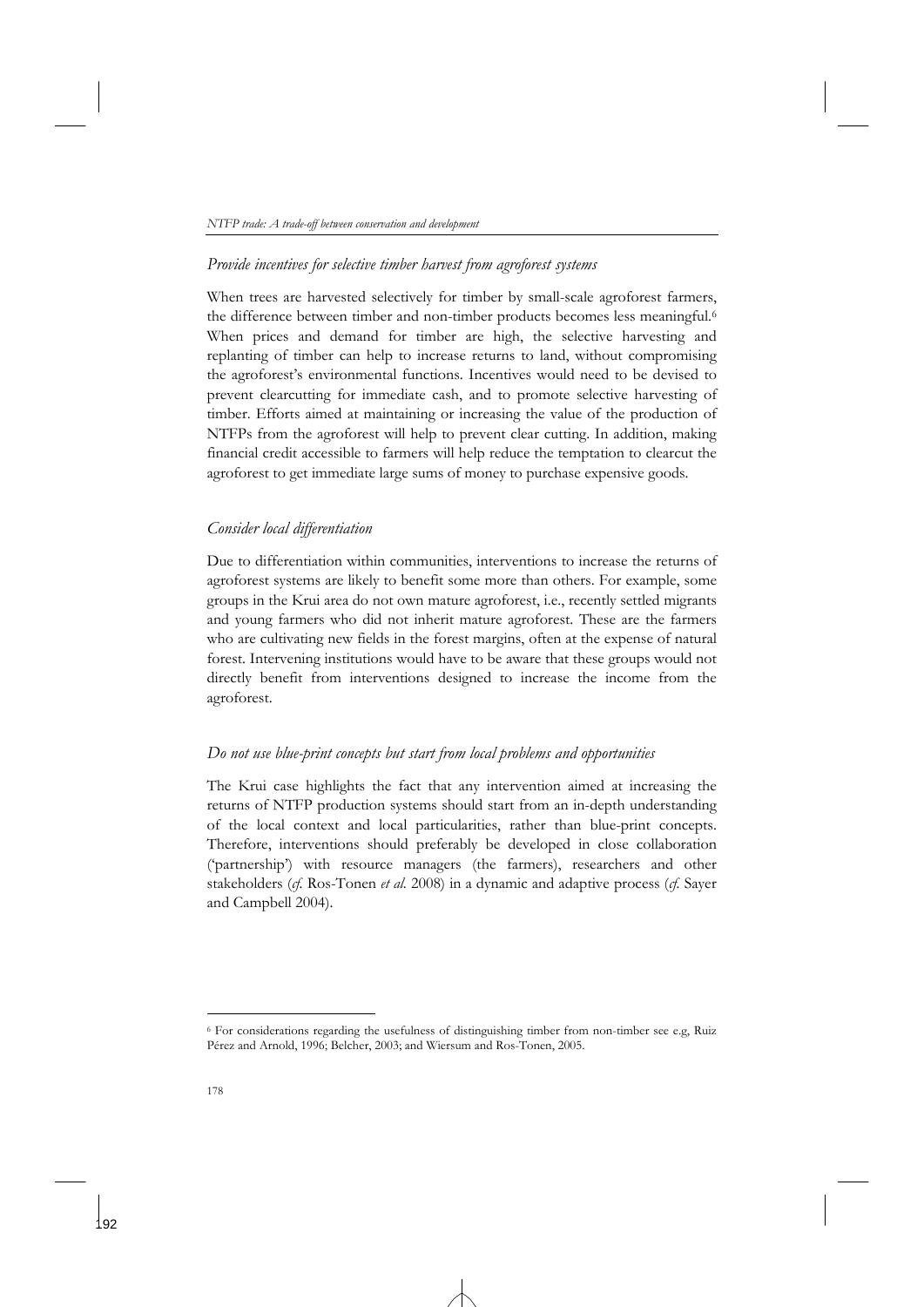### *Design tenure arrangements that account for multiple perspectives*

Decision making regarding tenure arrangements implies moral considerations, i.e., do certain environmental considerations justify the restriction of land-use options for people?7 When designing new tenure arrangements, it is up to the decision makers to answer such questions, but they would need to do so by taking into account the perspectives of all stakeholders.

### *Protect insurance functions of NTFP production*

-

NTFP extraction from natural forest and NTFP cultivation in diverse systems both help to reduce people's vulnerability. If a farmer relies on a lot of forest products as part of a risk spreading strategy, efforts designed to stimulate specialised production of a particular species may compromise the farmer's flexibility and increase the vulnerability to price fluctuations and production failures. When designing interventions aimed at increasing income from NTFP extraction or cultivation, care should be taken that insurance functions are not threatened.

### *Design carbon-based tools for conservation based on realistic assumptions*

The enthusiasm with which the carbon market is currently being embraced as a new opportunity to reconcile conservation and development objectives is comparable to the enthusiasm with which the NTFP proposition was embraced in the 1990s (although the current carbon hype is much bigger). Enthusiasm for both approaches is largely based on the assumed potential to contribute to biodiversity conservation. Based on the NTFP experience, lessons can be drawn for the development and implementation of carbon-related tools for forest conservation. In line with the original NTFP proposition, the price of the carbon stored in natural forest may provide an incentive for forest conservation. Indeed, even though the carbon market is a tool to mitigate carbon emissions, it is tempting to see it as a tool for the conservation of natural forest. However, similarly to tangible NTFPs, the 'production' of carbon does not depend on the maintenance of natural

<sup>7</sup> Chapter 6 analysed the impact of a policy that was designed to allow local communities to reap the benefits of managing forest resources while prohibiting conversion of these resources. Some would applaud this type of regulation, arguing that prohibiting the conversion of agroforests is not only desirable from the perspective of biodiversity conservation, but will also benefit local communities because they help to prevent erosion and maintain a healthy hydrological system. Others would reject such an arrangement because it restricts the available land-use options for local people. They would claim that the arrangement is really about protecting the habitat of certain forest species, while this may not be a priority for local communities.